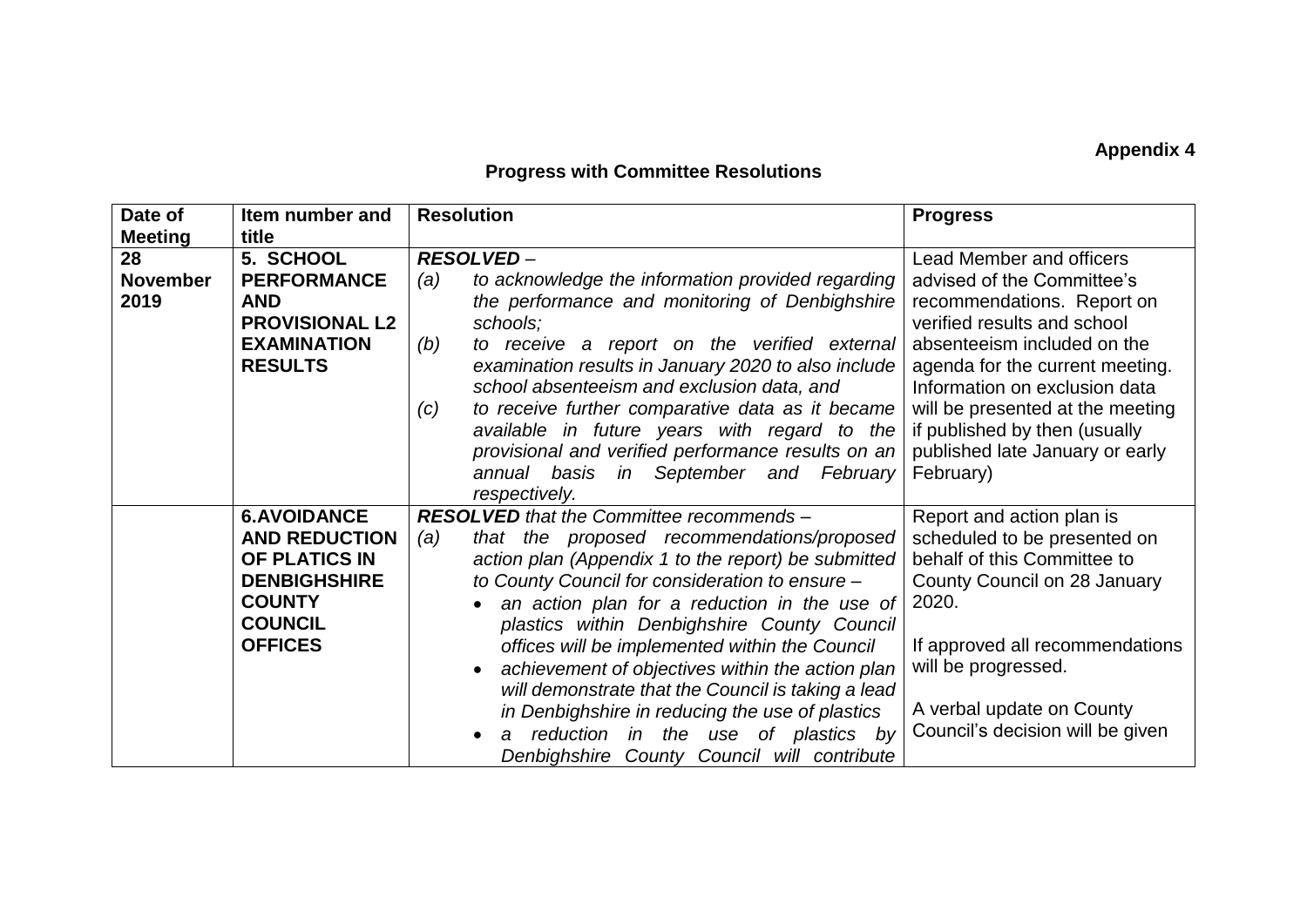|                                                                                                         | (b)<br>(c) | towards the Environmental Priority contained<br>within the Corporate Plan<br>that the Use of Plastics Members Task & Finish<br>Group continue its work for a further 12 months with<br>a view to proposing further actions in the area of:<br>School Catering (which is currently out of scope in<br>this proposal) plus broader procurement around<br>plastic, and<br>the 'avoidance and reduction of plastics within the<br>Council' be a work stream linked to the wider<br>Climate Change and Ecological Emergency<br>response. | at the meeting on 30 January<br>2020                                                                     |
|---------------------------------------------------------------------------------------------------------|------------|-------------------------------------------------------------------------------------------------------------------------------------------------------------------------------------------------------------------------------------------------------------------------------------------------------------------------------------------------------------------------------------------------------------------------------------------------------------------------------------------------------------------------------------|----------------------------------------------------------------------------------------------------------|
| <b>7. HIGHWAYS</b><br><b>CODE OF</b><br><b>PRACTICE</b>                                                 | (a)<br>(b) | <b>RESOLVED</b> that the Committee -<br>recommends the new Code of Practice (Appendix B)<br>to the report) to Cabinet for formal adoption so that<br>the standards of maintenance can be applied in<br>Denbighshire and the Council can use the Code of<br>Practice in defence of claims against the authority,<br>and<br>confirms that it has read, understood and taken<br>account of the Well-being Impact Assessment<br>(Appendix A to the report) as part of its<br>consideration.                                             | Cabinet considered and<br>approved the Highways Code of<br>Practice at its meeting on 21<br>January 2020 |
| 8. CORPORATE<br><b>PLAN</b><br><b>PERFORMANCE</b><br><b>REPORT</b><br><b>QUARTER 2.</b><br>2019 TO 2020 |            | <b>RESOLVED</b> that the content of the draft Corporate Plan<br>Performance Report Quarter 2, 2019 to 2020 be agreed.                                                                                                                                                                                                                                                                                                                                                                                                               | Lead Member and officers<br>informed of the Committee's<br>recommendations                               |